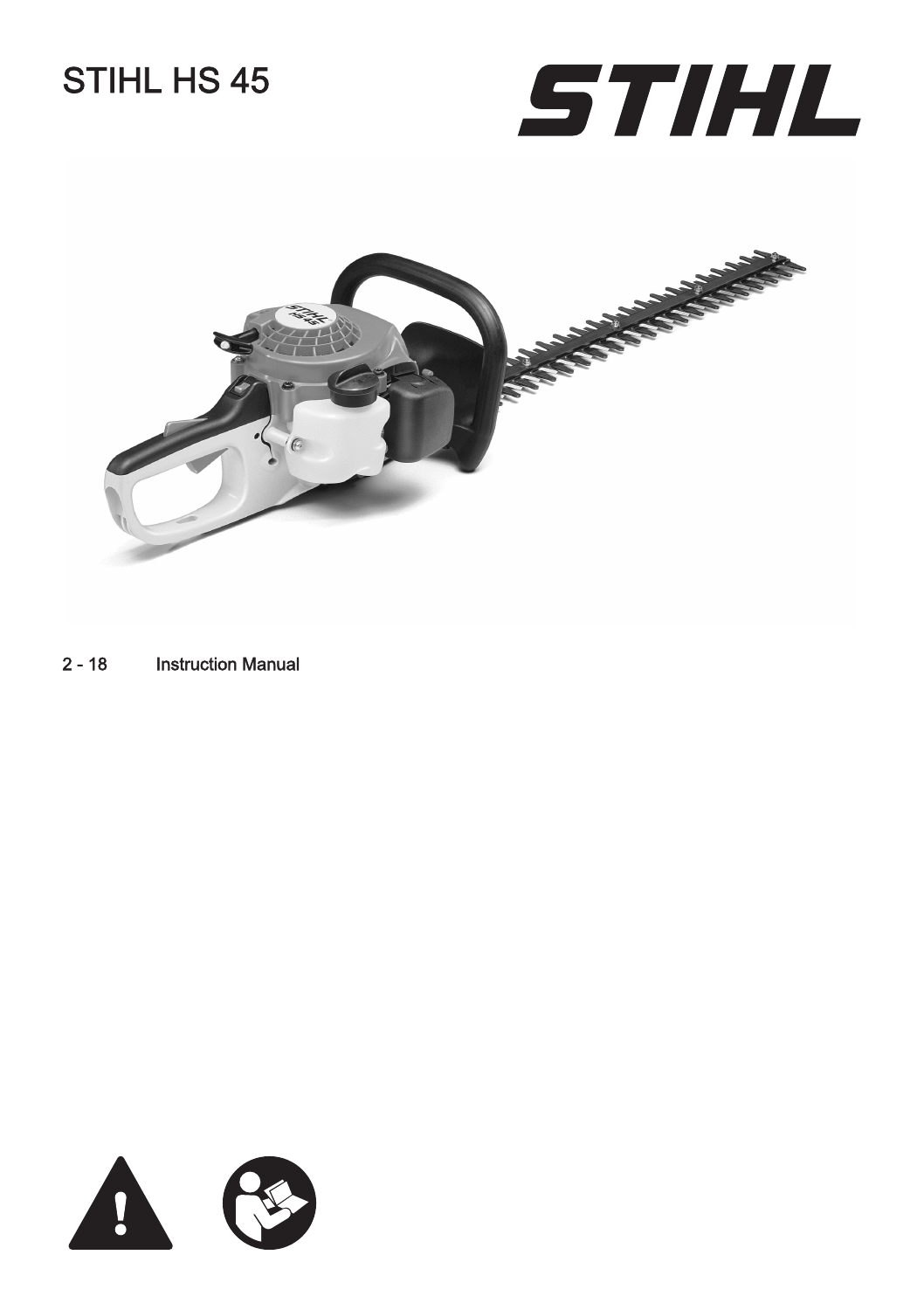#### <span id="page-1-0"></span>**Contents**

| 1  |                                               |
|----|-----------------------------------------------|
| 2  | <b>Safety Precautions and Working Techni-</b> |
|    |                                               |
| 3  |                                               |
| 4  |                                               |
| 5  |                                               |
| 6  | Starting / Stopping the Engine 9              |
| 7  |                                               |
| 8  |                                               |
| 9  | Adjusting the Carburetor 12                   |
| 10 |                                               |
| 11 | Engine Running Behavior 13                    |
| 12 | Lubricating the Gearbox13                     |
| 13 | Storing the Machine 13                        |
| 14 | Sharpening Instructions 14                    |
| 15 | Inspections and Maintenance by Dealer14       |
| 16 | Maintenance and Care14                        |
| 17 | Minimize Wear and Avoid Damage15              |
| 18 |                                               |
| 19 |                                               |
| 20 | Maintenance and Repairs 17                    |
| 21 |                                               |
| 22 | EC Declaration of Conformity 17               |
| 23 | UKCA Declaration of Conformity 18             |
|    |                                               |

Dear Customer,

Thank you for choosing a quality engineered STIHL product.

It has been built using modern production techni‐ ques and comprehensive quality assurance. Every effort has been made to ensure your satis‐ faction and trouble-free use of the product.

Please contact your dealer or our sales company if you have any queries concerning this product.

Your

Dr. Nikolas Stihl

### 1 Guide to Using this Manual

#### 1.1 Pictograms

The meanings of the pictograms attached to the machine are explained in this manual.

Depending on the model concerned, the follow‐ ing pictograms may be attached to your machine.



Fuel tank; fuel mixture of gasoline and engine oil



Operate manual fuel pump

Filler hole for gear lubricant

Rotating handle

### 1.2 Symbols in text

#### WARNING

Warning where there is a risk of an accident or personal injury or serious damage to property.

**NOTICE** 

Caution where there is a risk of damaging the machine or its individual components.

### 1.3 Engineering improvements

STIHL's philosophy is to continually improve all of its products. For this reason we may modify the design, engineering and appearance of our products periodically.

Therefore, some changes, modifications and improvements may not be covered in this manual.

### 2 Safety Precautions and Working Techniques



Special safety precautions must be observed when working with this power tool because it has very sharp, high-speed cutting blades.



It is important you read and under‐ stand the User Manual before com‐ missioning and keep it in a safe place for future reference. Non-compliance with the User Manual may cause serious or even fatal injury.

Observe all applicable local safety regulations, e.g. by trade organizations, social insurance institutions, labor safety authorities etc.

If you have never used a power tool before: Have your dealer or other experienced user show you how to operate your machine – or attend a special course to learn how to operate it.

Original Instruction Manual<br>0000008587\_005\_GB 0000008587\_005\_GB Original Instruction Manual

> 0458-253-0121-E. VA0.H21. © ANDREAS STIHL AG & Co. KG 2021

© ANDREAS STIHL AG & Co<br>0458-253-0121-E. VA0.H21.

.<br>බ 202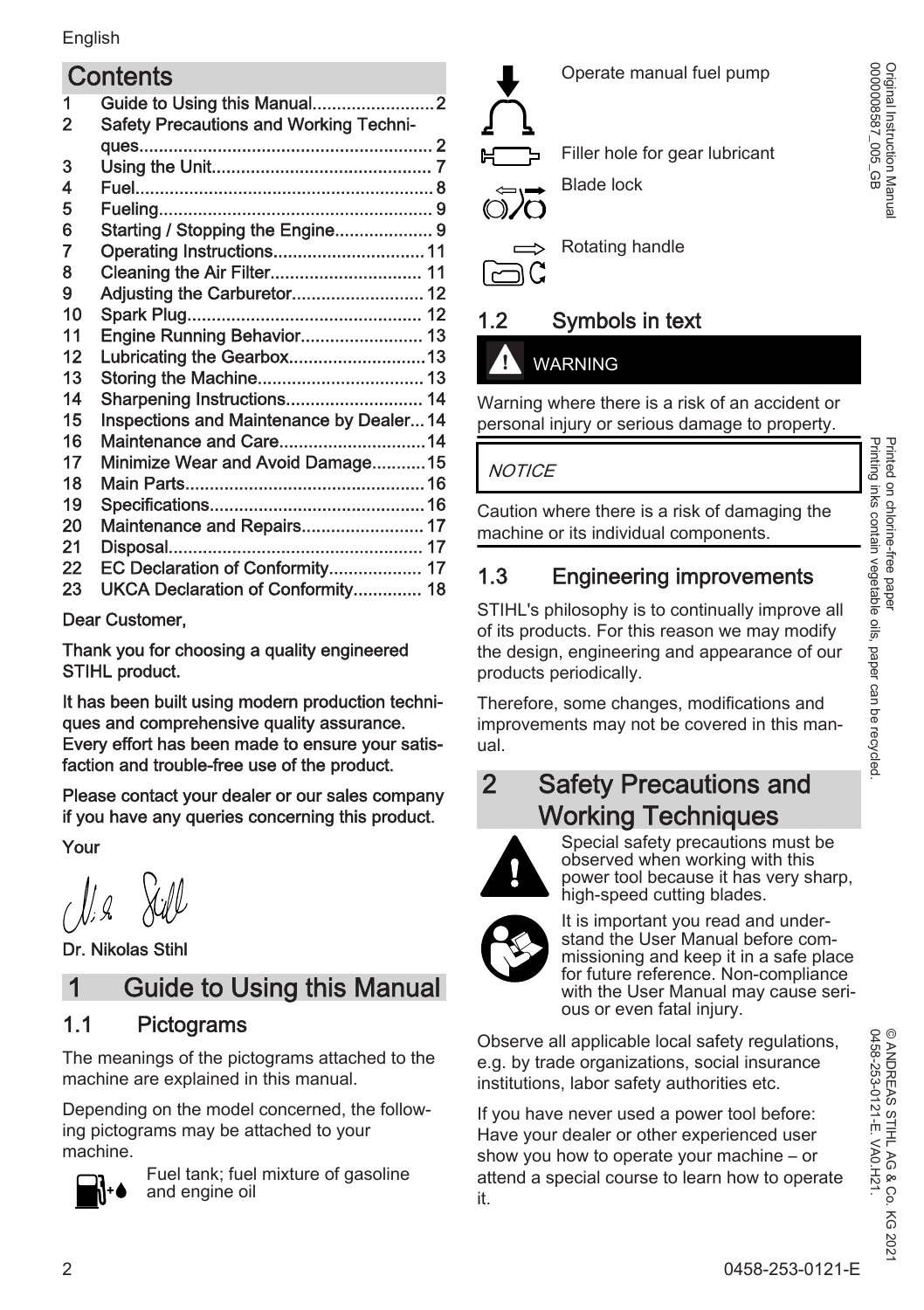Minors are not allowed to work with the power tool – except adolescents above 16 years of age who are instructed under supervision.

Children, animals and bystanders must not be allowed near the machine.

When not using the machine, it must be laid down in such a way that it does not endanger anyone. Ensure that the machine cannot be used without authorization.

The user is responsible for accidents or risks involving third parties or their property.

Do not lend or rent your power tool without the User Manual. Be sure that anyone using it under‐ stands the information contained in this manual.

The use of machines that emit noise may be limi‐ ted to certain hours of the day as specified by national and/or regional or local regulations.

Anyone operating the machine must be well res‐ ted, in good physical health and in good mental condition.

If you have any condition that might be aggrava‐ ted by strenuous work, check with your doctor before operating a machine.

If you have a pacemaker: The ignition system of your machine produces an electromagnetic field of very low intensity. This field may interfere with some pacemakers. STIHL recommends that per‐ sons with pacemakers consult their physician and the pacemaker manufacturer to reduce any health risk.

Anyone who has consumed alcohol or drugs or medicines affecting their ability to react must not operate a power tool.

Use the machine only for cutting hedges, shrubs, bushes, scrub and the like. The machine must not be used for any other purposes – risk of accidents!

Other uses are not permitted and may lead to accidents or damage to the machine. Never attempt to modify your power tool in any way since this may result in accidents or damage to the machine.

Only use cutting blades and accessories that are explicitly approved for this power tool by STIHL or are technically identical. If you have any ques‐ tions in this respect, consult your dealer. Use only high quality parts and accessories. in order to avoid the risk of accidents and damage to the machine.

STIHL recommends the use of original STIHL tools and accessories. They are specifically designed to match the product and meet your performance requirements.

Never attempt to modify your power tool in any way since this may increase the risk of personal injury. STIHL excludes all liability for personal injury and damage to property caused while using unauthorized attachments.

Do not use a high-pressure washer to clean the power tool. The solid jet of water may damage parts of the unit.

#### 2.1 Clothing and equipment

Wear proper protective clothing and equipment.



Clothing must be sturdy but allow complete freedom of movement. Wear close-fitting clothes such as a boiler suit, not a loose jacket.

Do not wear clothing which could become trap‐ ped in wood, brush or moving parts of the machine. Do not wear a scarf, necktie or jewelry. Tie up and confine long hair above your should‐ ers.

Wear sturdy shoes with non-slip soles.

#### WARNING



To reduce the risk of eye injuries, wear close-fitting safety glasses in accordance with European Standard EN 166. Make sure the safety glasses are a snug fit.

Wear "personal" sound protection, e.g. ear defenders.



Wear sturdy protective gloves made of a resistant material (e. g. leather).

STIHL can supply a comprehensive range of per‐ sonal protective equipment.

#### 2.2 Transporting the machine

Always stop the engine.

Attach the blade scabbard even when carrying the machine over short distances.

Carry the power tool by the handle – cutting blades behind you. Do not touch hot parts of the machine, especially the muffler and gear housing – risk of burns!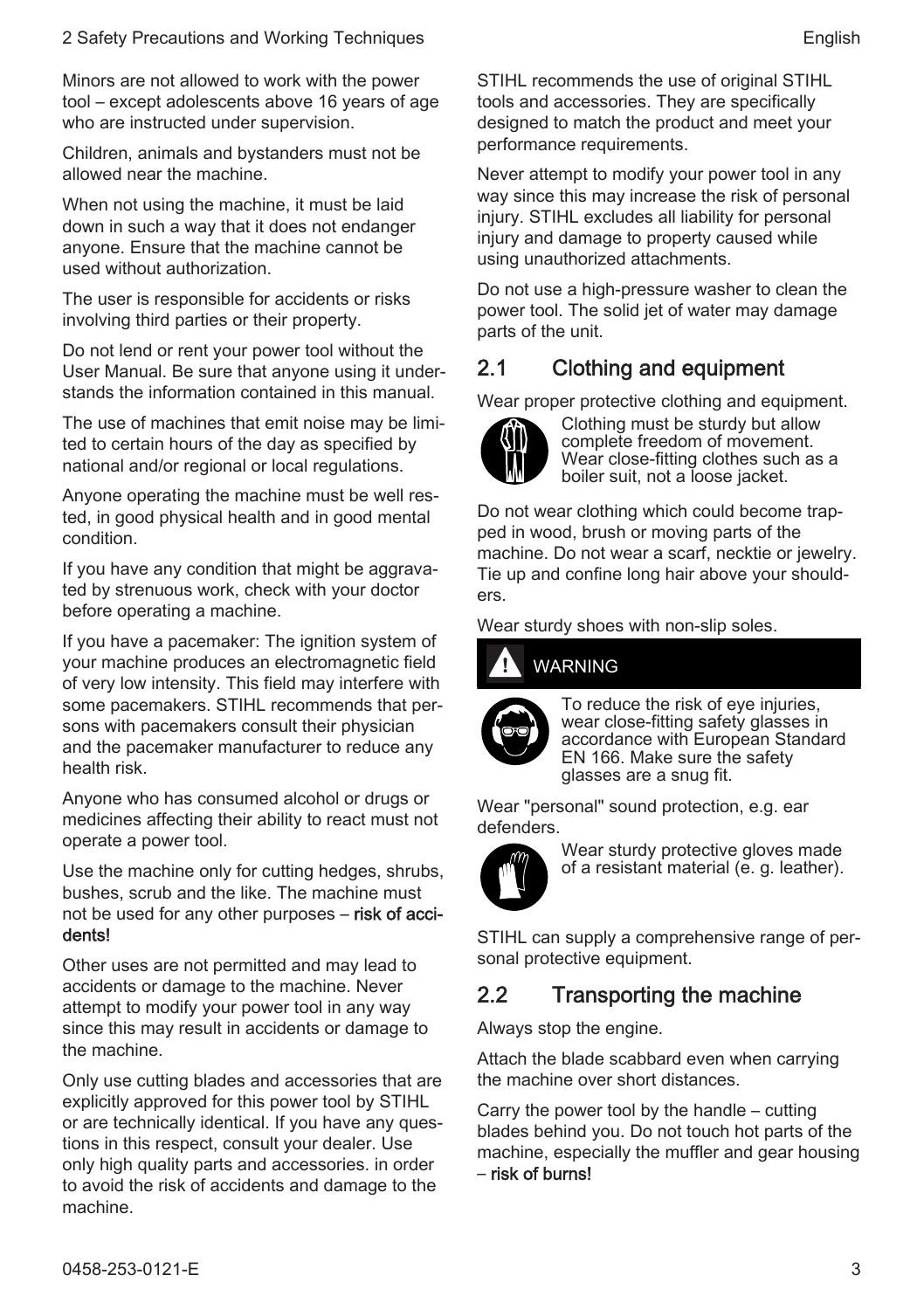By vehicle: When transporting in a vehicle, properly secure your machine to prevent turnover, damage and fuel spillage.

### 2.3 Refueling



Gasoline is an extremely flammable fuel. Keep clear of naked flames. Do

not spill any fuel – do not smoke.

Always shut off the engine before refueling.

Do not fuel a hot engine – fuel may spill and cause a fire.

Open the fuel cap carefully to allow any pressure build-up in the tank to release slowly and avoid fuel spillage.

Only refuel the machine in a well ventilated place. If fuel has been spilled, immediately clean the machine – do not allow your clothes to be splashed with fuel. If that happens, change your clothes at once.

The power tools may be fitted as standard with different fuel caps.



After fueling, tighten down the screwtype fuel cap as securely as possible.



Place the clip lock fuel cap (bayonettype) in position, turn it until it will go no further and fold the clip lock down.

This helps reduce the risk of unit vibrations causing an incorrectly tightened fuel cap to loosen or come off and spill quantities of fuel.

Check for leaks. Do not start the engine if there is a fuel leak – serious or fatal burns could result!

#### 2.4 Before starting

Check that your power tool is properly assem‐ bled and in good condition – refer to appropriate chapters in the User Manual:

- Check the fuel system for leaks, especially the visible parts, e. g., fuel cap, hose connections, manual fuel pump (only in machines with a manual fuel pump). In case of leakage and damage, do not start the engine - risk of fire! Have the machine serviced by a dealer before using it
- Insert the blade lock (if fitted)
- Slide control / stop switch must move easily to STOP or 0
- Smooth action of throttle trigger lockout and throttle trigger – the throttle trigger must return automatically to the idle position

English 2 Safety Precautions and Working Techniques

- Check that the spark plug boot is secure a loose boot may cause sparking that could ignite combustible fumes and cause a fire!
- Cutting blades must be properly tightened and in safe operating condition (clean, sharp, not bent or warped), correctly mounted and thor‐ oughly sprayed with STIHL resin solvent (lubri‐ cant)
- Check cutter guard (if fitted) for damage
- Never attempt to modify the controls or safety devices
- Keep the handles dry and clean free from oil and dirt – this is important for safe control of the machine

To reduce the risk of personal injury, do not operate your power tool if it is damaged or not properly assembled!

#### 2.5 Starting the engine

Start the engine at least 3 meters from the fuel‐ ing spot, outdoors only.

Place the power tool on firm ground in an open area. Make sure you have good balance and secure footing. Hold the power tool securely. The cutting blades must be clear of the ground and all other obstructions because they may begin to run when the engine starts.

Your power tool is designed to be operated by one person only. Do not allow other persons in the work area – even when starting.

Avoid contact with the cutting blades  $-$  risk of injury!

Do not drop-start the engine – start it as descri‐ bed in the User Manual.

Note that the cutting blades continue to run for a short period after you let go of the throttle trigger - flywheel effect!

Check engine idling: The cutting blades must remain at a standstill when the engine idles – throttle trigger released.

#### 2.6 Holding and guiding the machine

Always hold the unit firmly with both hands on the handles. Wrap your fingers and thumbs around the handles.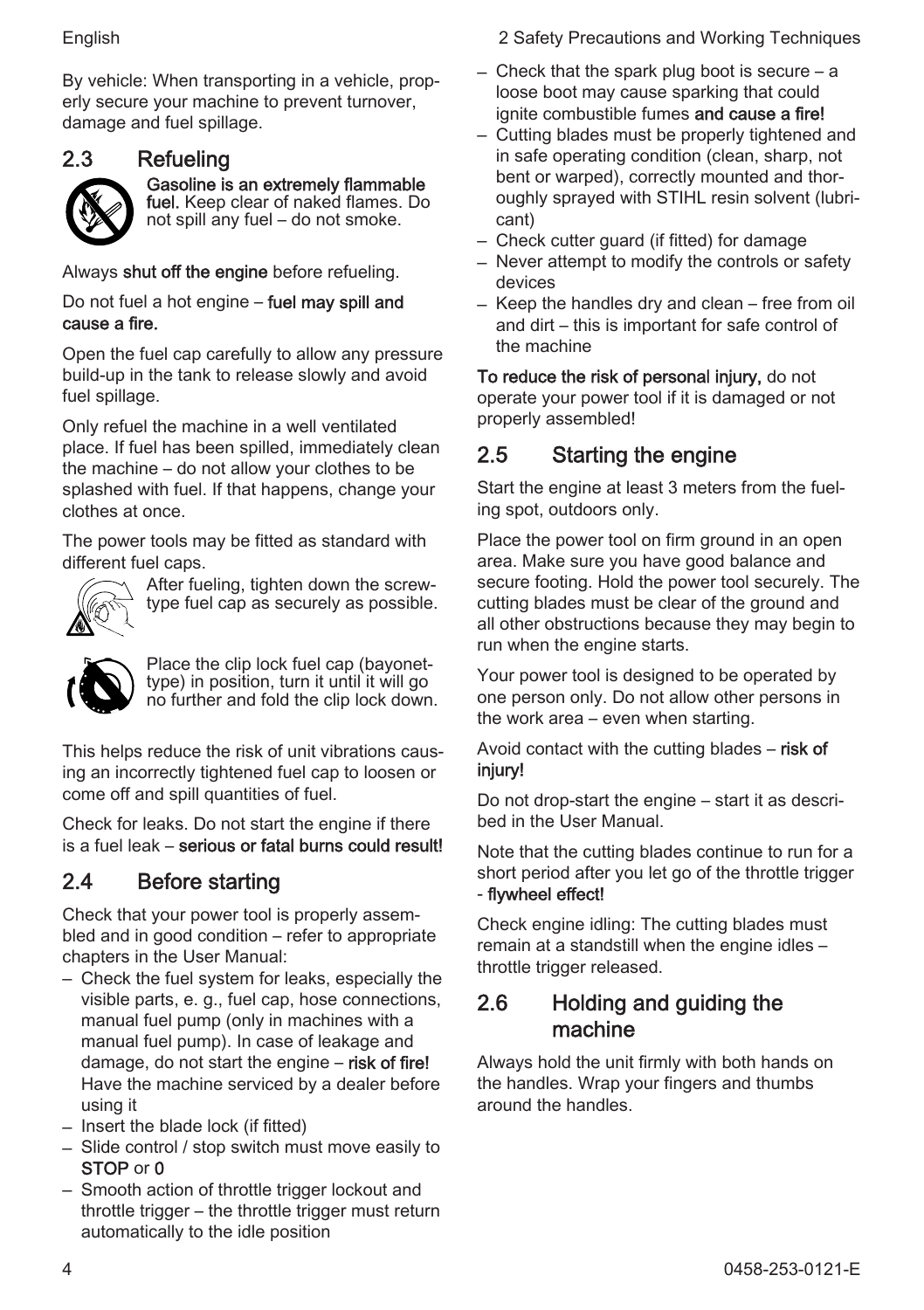#### 2.6.1 Right-handed users



Right hand on the control handle and left hand on the handlebar.

#### 2.6.2 Left-handed users



Left hand on the control handle and right hand on the handlebar.

Make sure you always have a good footing and hold the machine so that the cutting blades are always facing away from your body.

#### 2.7 While working

In the event of impending danger or in an emer‐ gency, switch off the engine immediately – move the slide control / stop switch to 0 or STOP.

Ensure that there are no bystanders within the working area

Watch the cutting blades at all times – do not cut areas of the hedge that you cannot see.

Be extremely careful when cutting tall hedges, check the other side of the hedge before starting work.

Check for correct idling, so that the cutting blades stop moving when the throttle trigger is released.

If the cutting blades still move, have the machine repaired by your specialist dealer. Check and correct the idle speed setting at regular intervals. Note that the cutting blades continue to run for a short period after you let go of the throttle trigger - flywheel effect!

#### The gearhead becomes hot during operation. To reduce the risk of burn injury, do not touch the gear housing!

Take special care in slippery and wet conditions, in snow, on slopes or uneven ground, etc. – risk of slipping!

Clear away fallen branches, scrub and cuttings.

Watch out for obstacles: tree stumps, roots – risk of tripping or stumbling!

Make sure you always have good balance and secure footing.

#### 2.7.1 When working at heights:

- Always use a lift bucket
- Never use the machine while standing on a ladder or in a tree
- Never work on an insecure support
- Never use the machine with just one hand

Be particularly alert and cautious when wearing hearing protection because your ability to hear warnings (shouts, alarms, etc.) is restricted.

Take breaks when you start getting tired or feeling fatigue – risk of accidents!

Work calmly and carefully – in daylight conditions and only when visibility is good. Proceed with caution, do not put others in danger.



As soon as the engine is running, the power machine generates toxic exhaust gas. These gases may be odorless and invisible and may con‐ tain unburned hydrocarbons and ben‐ zene. Never run the engine indoors or in poorly ventilated locations, even if your model is equipped with a cata‐ lytic converter.

To reduce the risk of serious or fatal injury from breathing toxic fumes, ensure proper ventilation when working in trenches, hollows or other confined locations.

Stop work immediately if you start suffering from nausea, headaches, impaired vision (e.g. your field of vision gets smaller), impaired hearing, dizziness, or impaired concentration – these symptoms may possibly be the result of too-high exhaust gas concentration – Risk of accidents!

Operate your power tool so that it produces a minimum of noise and emissions – do not run the engine unnecessarily, accelerate the engine only when working.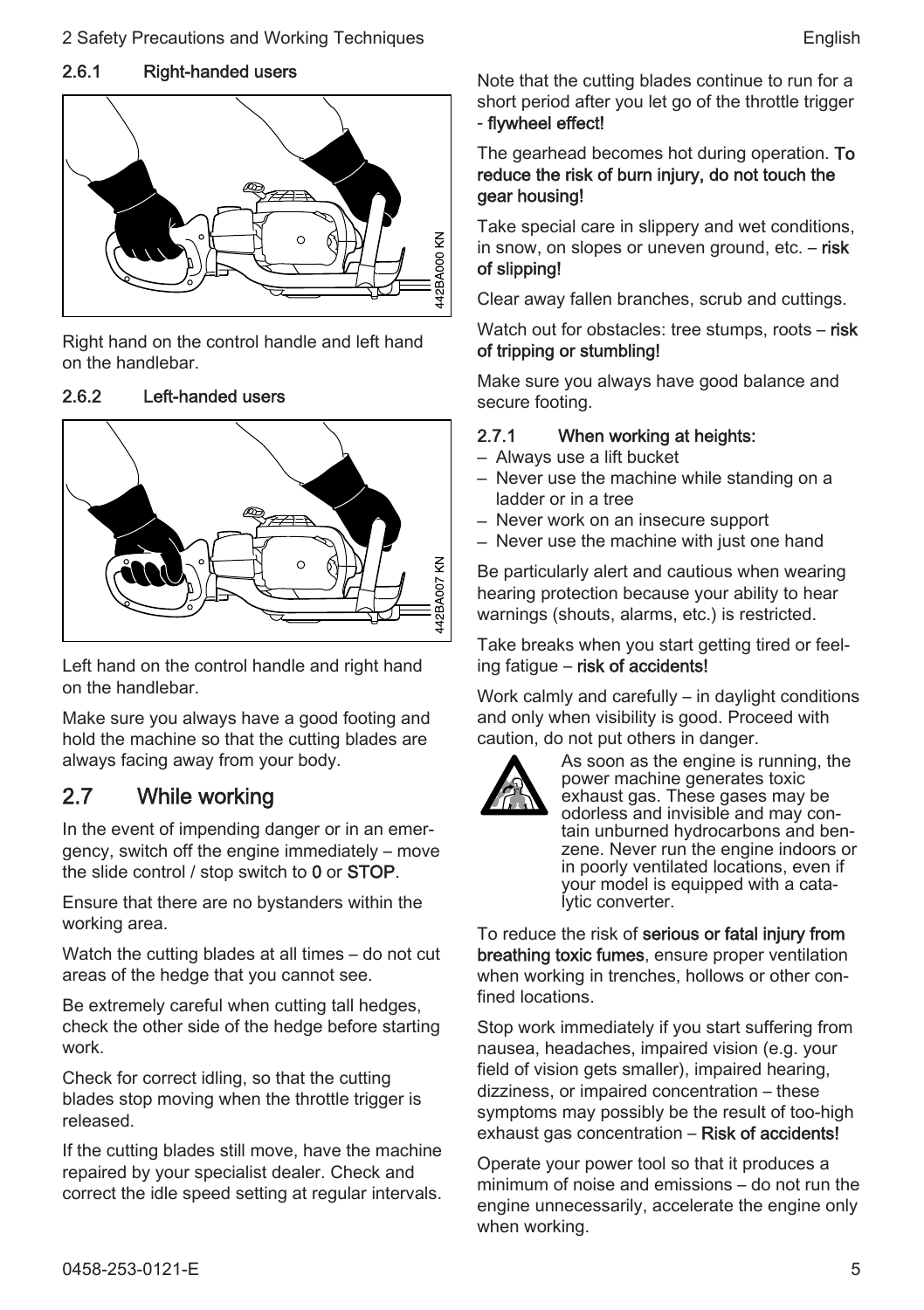To reduce the risk of fire, **do not smoke** while operating or standing near your power tool. Com‐ bustible fuel vapor may escape from the fuel sys‐ tem.

If your power tool is subjected to unusually high loads for which it was not designed (e.g. heavy impact or a fall), always check that it is in good condition before continuing work – see also "Before Starting". Check in particular that the fuel system has no leaks and the safety equipment is fully operative. Never use a power tool that is no longer safe to operate. In case of doubt, contact a dealer.

Do not operate your power tool in the starting throttle position – engine speed cannot be con‐ trolled in this position.

Inspect the hedge and work area to avoid dam‐ aging the cutting blades:

- Remove stones, rocks, pieces of metal and other solid objects
- Ensure that no sand or small stones get between the cutting blades, e.g. when working close to the ground.
- When cutting hedges next to or against wire fences, do not touch wire with the cutting blades

Do not touch electric power lines – never cut through electric power lines – risk of electrocution!



Do not touch the cutting blades.while the engine is running. If the cutting blades become jammed by an object. switch off the engine immediately before attempting to remove the object – risk of injury!

Opening the throttle when the cutting blades are jammed increases the load and reduces the working speed of the engine. The clutch then slips continuously and this causes overheating and damage to important components (e.g. clutch, plastic housing components) – as a result, there is a risk of injury! from the idling cutting blades

If the hedge is very dusty or dirty, spray the cutting blades with STIHL resin solvent from time to time during cutting. This will significantly reduce blade friction, the aggressive effects of sap and the build-up of dirt particles.

The dust which is generated during operation may be harmful to health. Wear a dust mask in case of dust formation.

Before you leave the machine: Shut the engine off.

Check the cutting blades at regular short inter‐ vals during operation or immediately if there is a noticeable change in cutting behavior:

- Shut off the engine
- Wait for cutting blades to come to a standstill
- Check the condition and firm seat, watch out for fine cracks
- Ensure that the cutting blades are sharp

Always clean plant residue, chips, leaves and excess lubricant off the engine and muffler – risk of fire!

### 2.8 After finishing work

Always clean dust and dirt off the machine – do not use any grease solvents for this purpose.

Spray the cutting blades with STIHL resin sol‐ vent. Run the motor briefly so that the solvent is evenly distributed.

### 2.9 Vibrations

Prolonged use of the power tool may result in vibration-induced circulation problems in the hands (whitefinger disease).

No general recommendation can be given for the length of usage because it depends on several factors.

The period of usage is prolonged by:

- Hand protection (wearing warm gloves)
- Work breaks

The period of usage is shortened by:

- Any personal tendency to suffer from poor cir‐ culation (symptoms: frequently cold fingers, tingling sensations).
- Low outside temperatures.
- The force with which the handles are held (a tight grip restricts circulation).

Continual and regular users should monitor closely the condition of their hands and fingers. If any of the above symptoms appear (e.g. tingling sensation in fingers), seek medical advice.

### 2.10 Maintenance and Repairs

Service the machine regularly. Do not attempt any maintenance or repair work not described in the instruction manual. Have all other work per‐ formed by a servicing dealer.

STIHL recommends that you have servicing and repair work carried out exclusively by an author‐ ized STIHL servicing dealer. STIHL dealers are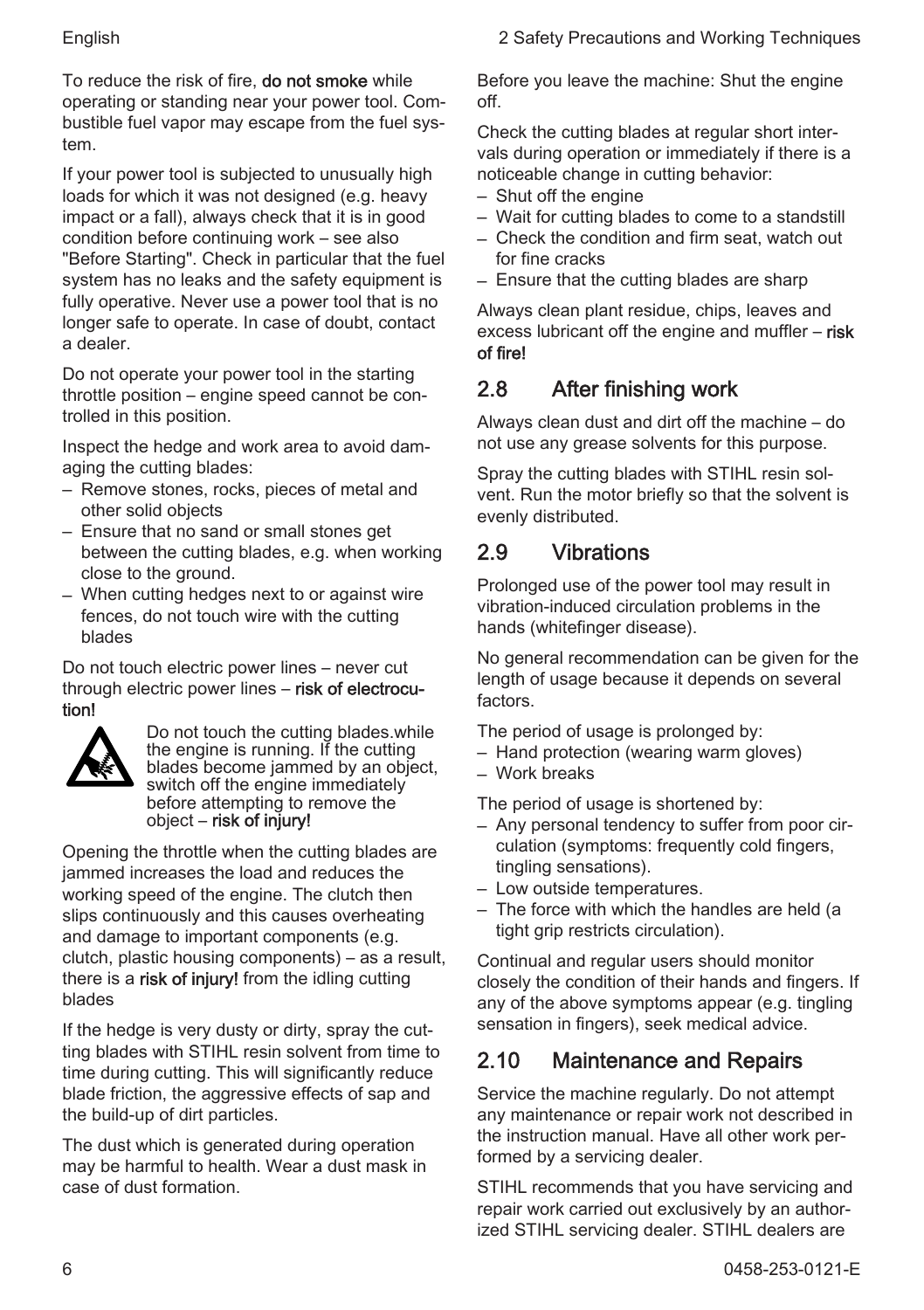<span id="page-6-0"></span>regularly given the opportunity to attend training courses and are supplied with the necessary technical information.

Only use high-quality replacement parts in order to avoid the risk of accidents and damage to the machine. If you have any questions in this respect, consult a servicing dealer.

STIHL recommends the use of genuine STIHL replacement parts. They are specifically designed to match your model and meet your performance requirements.

To reduce the risk of injury, **always shut off the** engine before carrying out any maintenance or repairs or cleaning the machine. – Exception: Carburetor and idle speed adjustments.

Do not turn the engine over on the starter with the spark plug boot or spark plug removed unless the slide control / stop switch is on STOP or 0 since there is otherwise a risk of fire from uncontained sparking.

To reduce the risk of fire, do not service or store your machine near open flames.

Check the fuel filler cap for leaks at regular inter‐ vals.

Use only a spark plug of the type approved by STIHL and make sure it is in good condition – see "Specifications".

Inspect the ignition lead (insulation in good con‐ dition, secure connection).

Check the condition of the muffler.

To reduce the risk of fire and damage to hearing. do not operate your machine if the muffler is damaged or missing.

Do not touch a hot muffler since burn injury will result.

Vibration behavior is influenced by the condition of the AV elements – check the AV elements at regular intervals.

### 3 Using the Unit

#### 3.1 Cutting Season

Observe country-specific or municipal rules and regulations for cutting hedges.

Do not use your power tool during other people's normal rest periods.

#### 3.2 Cutting Sequence

Use lopping shears or a chain saw to cut out thick branches first.

Cut both sides of the hedge first, then the top.

#### 3.3 Disposal

Do not throw cuttings in the garbage can – they can be composted!

#### 3.4 Working Technique

#### 3.4.1 Vertical Cut



Swing the cutting blade from the bottom upwards in an arc – lower the nose of the blade, move along the hedge and then swing the blade up again in an arc.

Any working position above head height is tiring. To minimize the risk of accidents, work in such positions for short periods only.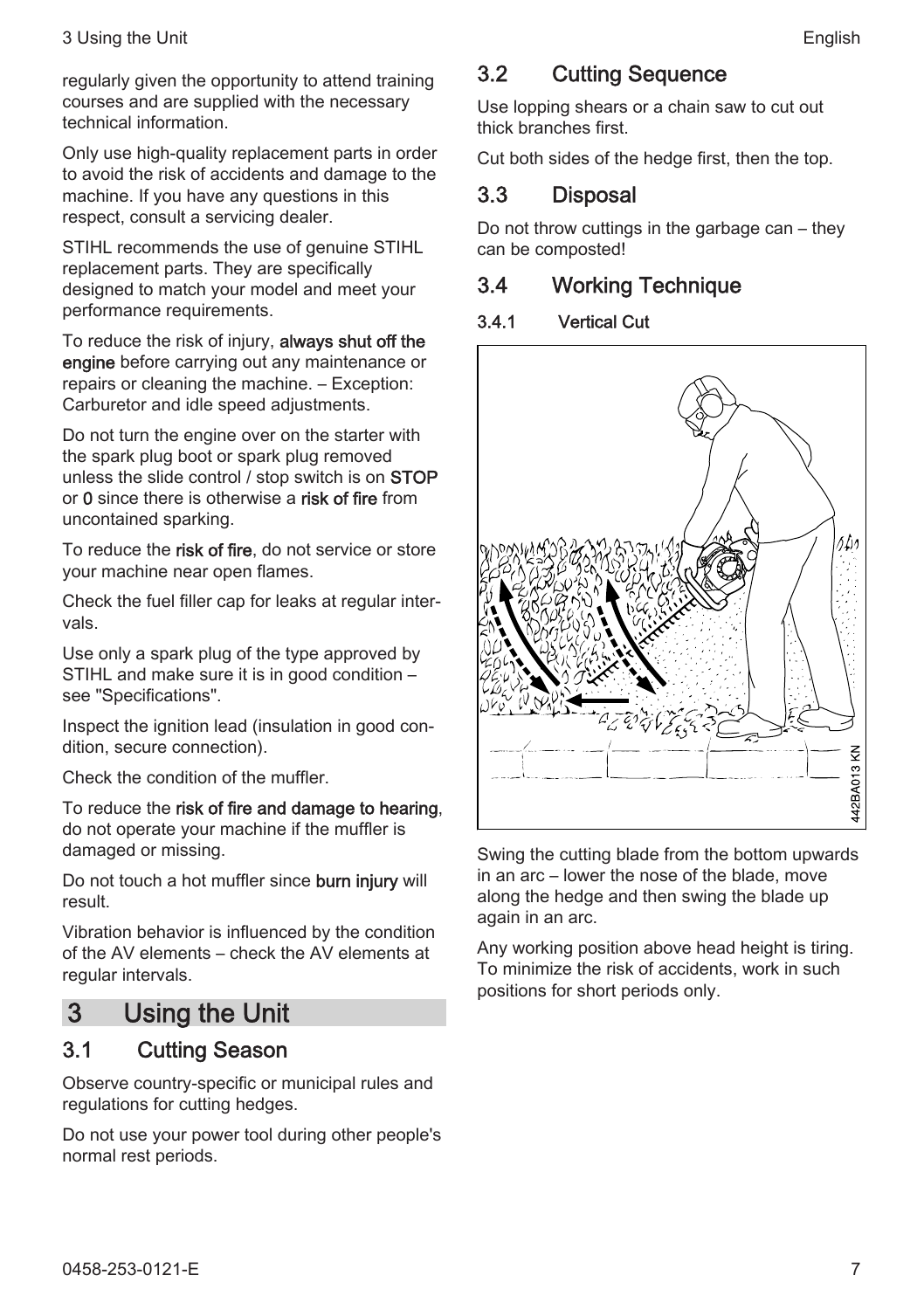#### <span id="page-7-0"></span>3.4.2 Horizontal Cut



Hold the cutter bar at an angle of 0° to 10° as you swing the hedge trimmer horizontally.

Swing the cutting blade in an arc towards the outside of the hedge so that the cuttings are swept to the ground.

#### 4 Fuel

Your engine requires a mixture of gasoline and engine oil.

### WARNING

For health reasons, avoid direct skin contact with gasoline and avoid inhaling gasoline vapor.

#### 4.1 STIHL MotoMix

STIHL recommends the use of STIHL MotoMix. This ready-to-use fuel mix contains no benzol or lead, has a high octane rating and ensures that you always use the right mix ratio.

STIHL MotoMix uses STIHL HP Ultra two-stroke engine oil for an extra long engine life.

MotoMix is not available in all markets.

### 4.2 Mixing Fuel

#### **NOTICE**

Unsuitable fuels or lubricants or mix ratios other than those specified may result in serious dam‐ age to the engine. Poor quality gasoline or engine oil may damage the engine, sealing rings, hoses and the fuel tank.

#### 4.2.1 Gasoline

Use only high-quality brand-name gasoline with a minimum octane rating of 90 – leaded or unlea‐ ded.

Gasoline with an ethanol content of more than 10% can cause running problems in engines with a manually adjustable carburetor and should not be used in such engines.

Engines equipped with M-Tronic deliver full power when run on gasoline with an ethanol con‐ tent of up to 25% (E25).

#### 4.2.2 Engine Oil

If you mix the fuel yourself, use only STIHL twostroke engine oil or another high-performance engine oil in accordance with JASO FB, JASO FC, JASO FD, ISO-L-EGB, ISO-L-EGC or ISO-L-EGD.

STIHL specifies STIHL HP Ultra two-stroke engine oil or an equivalent high-performance engine oil in order to maintain emission limits over the machine's service life.

#### 4.2.3 Mix Ratio

STIHL 50:1 two-stroke engine oil: 50 parts gasoline to 1 part oil

#### 4.2.4 Examples

| Gasoline        | STIHL engine oil 50:1 |               |  |  |  |
|-----------------|-----------------------|---------------|--|--|--|
| Liters          | Liters                | (ml)          |  |  |  |
|                 | 0.02                  |               |  |  |  |
| 5               | 0.10                  | $100^{\circ}$ |  |  |  |
| 10              | 0.20                  | 200           |  |  |  |
| 15              | 0.30                  | (300)         |  |  |  |
|                 | 0.40                  | 400           |  |  |  |
| $\frac{20}{25}$ | 0.50                  |               |  |  |  |

► Use a canister approved for storing fuel. Pour oil into canister first, then add gasoline and mix thoroughly.

#### 4.3 Storing Fuel

Store fuel only in approved safety-type fuel canisters in a dry, cool and safe location protected from light and the sun.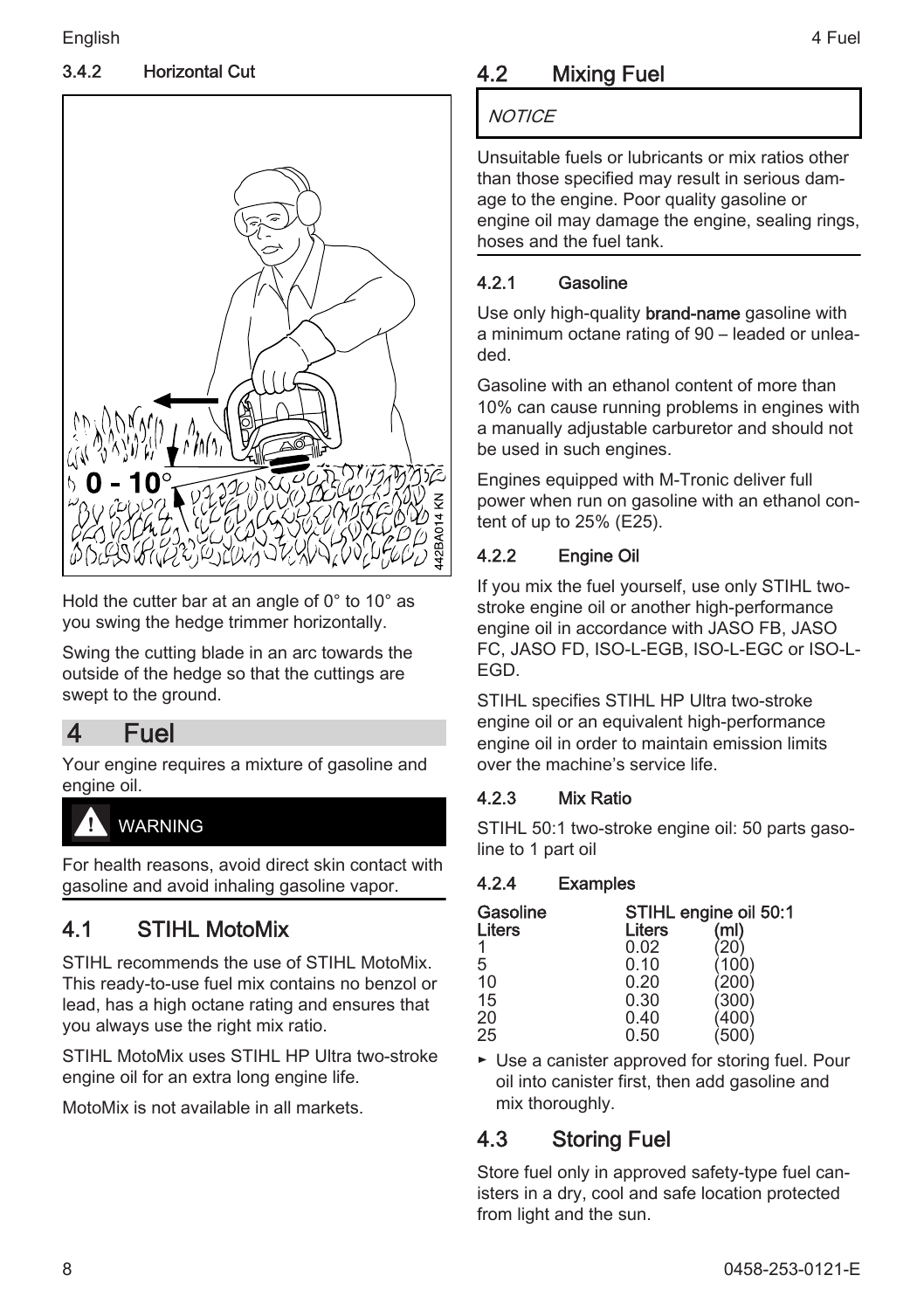<span id="page-8-0"></span>5 Fueling English Contract of the Contract of the Contract of the Contract of the Contract of the Contract of the Contract of the Contract of the Contract of the Contract of the Contract of the Contract of the Contract of

Fuel mix ages – only mix sufficient fuel for a few weeks work. Do not store fuel mix for longer than 30 days. Exposure to light, the sun, low or high temperatures can quickly make the fuel mix unusable.

STIHL MotoMix may be stored for up to 2 years without any problems.

► Thoroughly shake the mixture in the canister before fueling your machine.

### WARNING

Pressure may build up in the canister – open it carefully.

► Clean the fuel tank and canister from time to time.

Dispose of remaining fuel and cleaning fluid properly in accordance with local regulations and environmental requirements.

### 5 Fueling



#### 5.1 Preparations



- ► Before fueling, clean the filler cap and the area around it to ensure that no dirt falls into the tank.
- ► Position the machine so that the filler cap is facing up.
- ► Open the filler cap.

#### 5.2 Fill up with fuel.

Take care not to spill fuel while fueling and do not overfill the tank.

STIHL recommends you use the STIHL filler noz‐ zle for fuel (special accessory).

### WARNING

After fueling, tighten down the filler cap as securely as possible by hand.

### 6 Starting / Stopping the **Engine**

► Observe safety precautions – see chapter on "Safety Precautions and Working Techniques".



- ► Move the stop switch (1) to I.
- ► Press down the lockout lever (2) and squeeze the throttle trigger (3) – hold both levers in that position.
- $\blacktriangleright$  Press in the starting throttle lock (4).
- ► Let go of the lockout lever, throttle trigger and starting throttle lock. This is the starting throttle position.



- ► Set the choke lever (5) to
- | $\begin{vmatrix} \cdot \\ \cdot \end{vmatrix}$  if the engine is cold
- for warm start also use this position if the engine has been running but is still cold.
- $\blacktriangleright$  Press the manual fuel pump bulb (6) at least five times – even if the bulb is filled with fuel.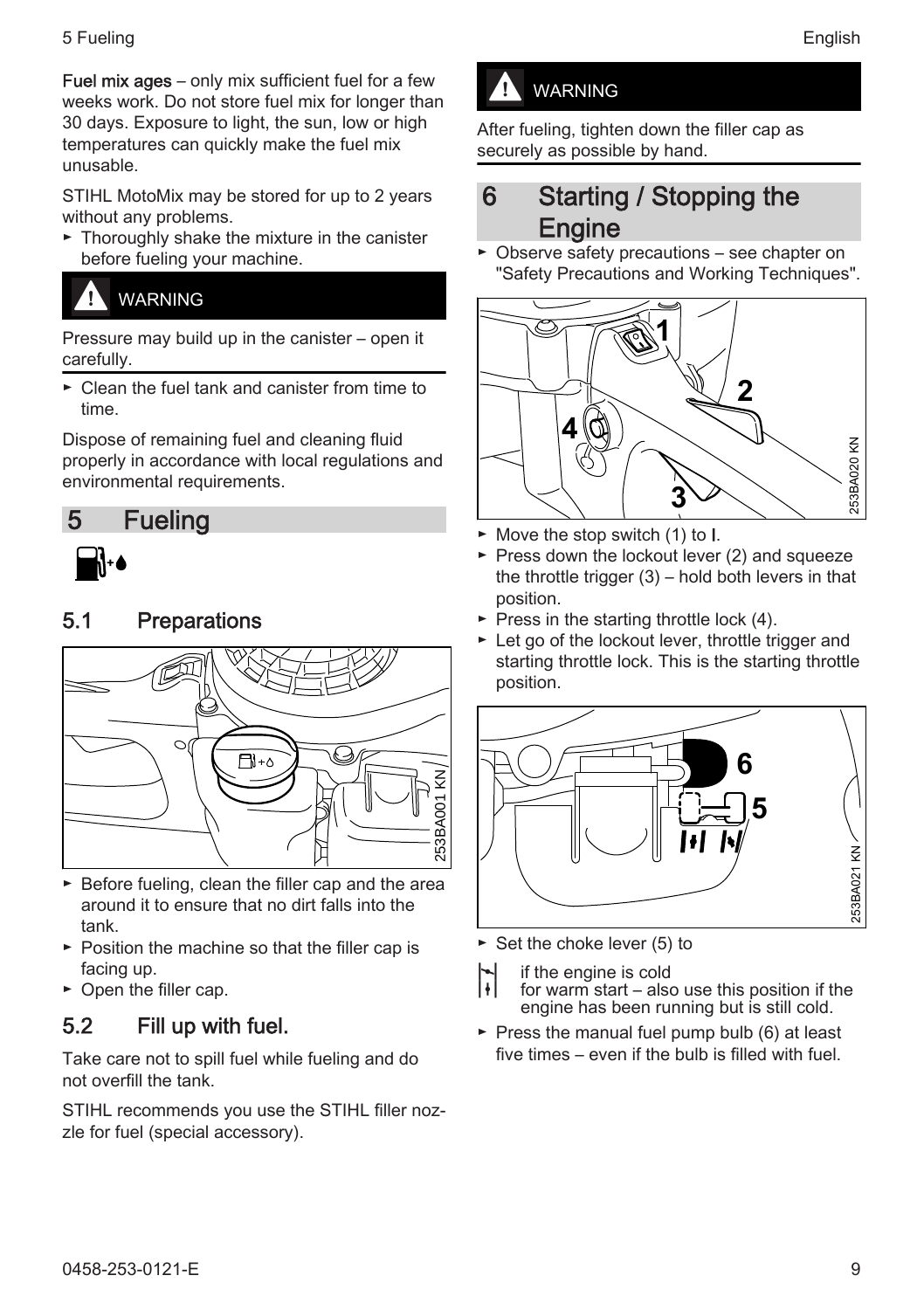### 6.1 Cranking



- ► Place the unit on the ground.
- ► Remove the blade scabbard. Check that the cutting blades are not touching the ground or any other obstacles.
- ► Make sure you have a safe and secure foot‐ ing.
- ► Hold the unit firmly with your left hand on the front handle and press down.
- ► Pull the starter grip slowly with your right hand until you feel it engage and then give it a brisk strong pull.

#### **NOTICE**

Do not pull out the starter rope all the way  $-$  it might otherwise break.

► Do not let the starter grip snap back. Guide it slowly back into the housing so that the starter rope can rewind properly.

#### 6.1.1 If the engine is cold (choke set to  $\leftarrow$ )

- ► Pull the starter rope five times.
- $\triangleright$  Set choke lever to  $\vert \cdot \vert$  and
- $\triangleright$  continue cranking until the engine runs.

If conditions are unfavorable and the engine does not start after 10 pulls with the choke lever set to  $||\cdot||$ :

► Set choke to  $\sim$  and pull starter rope five times. Set choke to  $|\cdot|$  and continue cranking.

#### 6.1.2 If the engine is warm (choke set to  $\left|\frac{1}{2}\right|$ )

► Continue cranking until the engine runs.

#### 6.2 As Soon as Engine Runs

 $\blacktriangleright$  Blip the throttle trigger – the engine settles down to idle speed.

#### 6.2.1 If the engine stops during warm-up or acceleration

► Repeat the starting procedure as described under "If the engine is cold".

#### WARNING

Make sure the carburetor is correctly adjusted. The cutting blades must not move when the engine is idling.

Your machine is now ready for operation.

#### 6.3 Stopping the Engine

► Move the stop switch to O.

#### 6.4 Other Hints on Starting

#### 6.4.1 If the engine does not start

- ► Make sure all settings are correct (choke shut‐ ter, throttle trigger in starting throttle position, stop switch to I).
- ► Repeat the starting procedure.

#### If the engine still does not start

- ► Remove the spark plug see "Spark Plug".
- ► Dry the spark plug.
- ► Open the throttle wide.
- ► Crank the engine several times with the starter to clear the combustion chamber.
- ► Install the spark plug see "Spark Plug".
- ► Move the stop switch to I.
- ► Set choke lever to  $| \cdot |$  even if the engine is cold.
- ► Now start the engine.

#### 6.4.2 If fuel tank has been run completely dry and then refueled

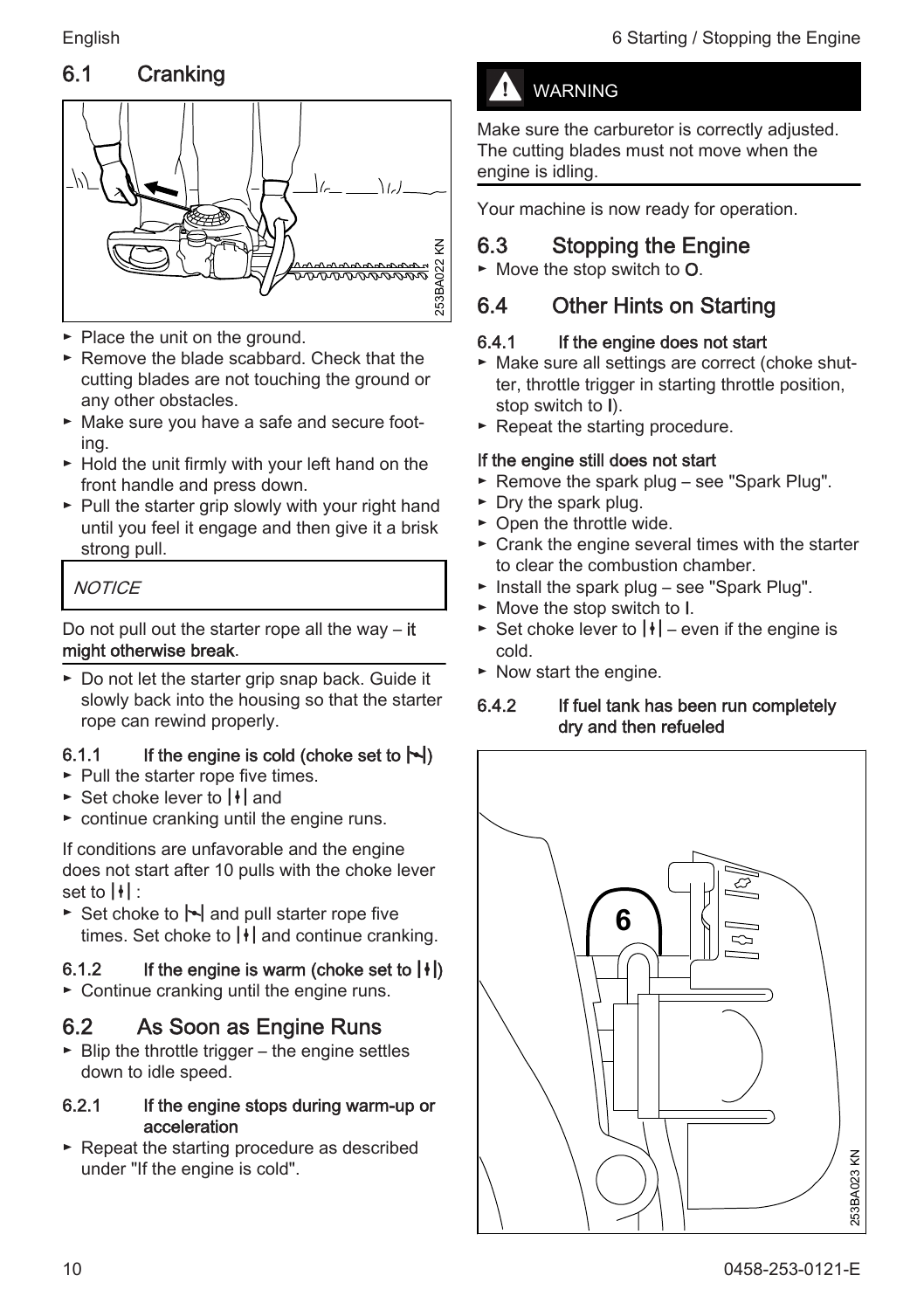- <span id="page-10-0"></span>7 Operating Instructions **English English**
- ► Press the manual fuel pump bulb (6) at least five times – even if the bulb is filled with fuel.
- ► Now start the engine.

### 7 Operating Instructions

#### 7.1 During break-in period

A factory-new machine should not be run at high revs (full throttle off load) for the first three tank fillings. This avoids unnecessary high loads dur‐ ing the break-in period. As all moving parts have to bed in during the break-in period, the frictional resistances in the engine are greater during this period. The engine develops its maximum power after about 5 to 15 tank fillings.

### 7.2 During Operation

After a long period of full throttle operation, allow the engine to run for a short while at idle speed so that engine heat can be dissipated by the flow of cooling air. This protects engine-mounted components (ignition, carburetor) from thermal overload.

### 7.3 After Finishing Work

Storing for a short period: Wait for the engine to cool down. Empty the fuel tank and keep the machine in a dry place, well away from sources of ignition, until you need it again. For longer outof-service periods – see "Storing the Machine".

8 Cleaning the Air Filter

#### 8.1 If there is a noticeable loss of engine power



- Move the choke lever to  $\blacktriangleright$
- $\blacktriangleright$  Press in the tab (1) and swing the filter cover (2) down.
- ► Clean away loose dirt from around the filter.



- ► Remove the foam element (3) and felt element (4).
- ► Wash the foam element in a clean, non-flam‐ mable solution (e.g. soapy water) and then dry.
- ► Fit a new felt element. As a temporary meas‐ ure you can knock it out on the palm of your hand or blow it out with compressed air. Do not wash.
- ► Replace any damaged parts.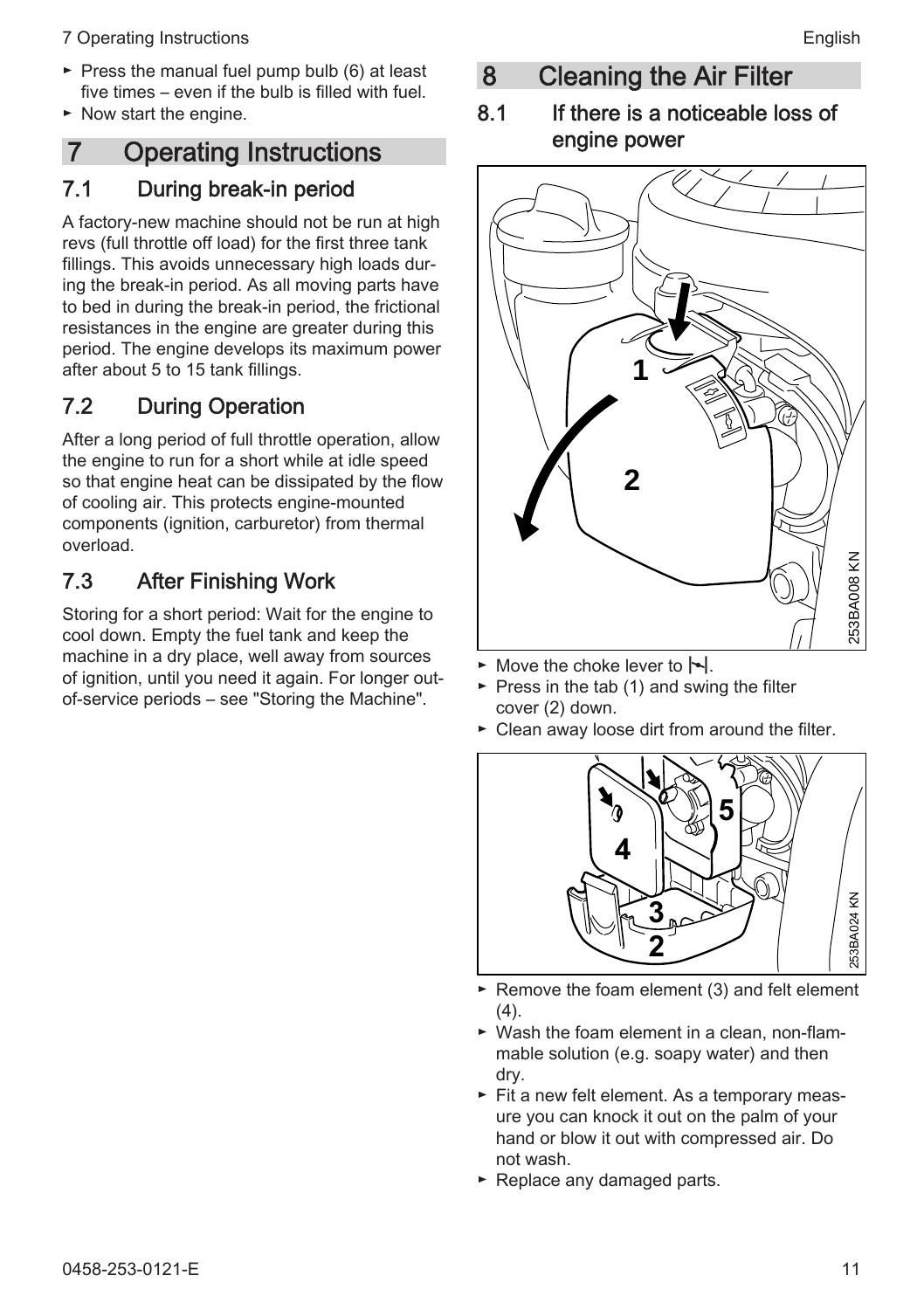<span id="page-11-0"></span>

- $\blacktriangleright$  Fit the foam element (3) in the filter cover (2) and the felt element (4) in the filter housing (5).
- ► Close the filter cover so that it snaps into posi‐ tion.

### 9 Adjusting the Carburetor

The carburetor has been set at the factory to pro‐ vide an optimum fuel-air mixture under most operating conditions.

#### 9.1 Adjusting Idle Speed



► Start and warm up the engine.

#### 9.1.1 Engine stops while idling

► Turn the idle speed screw (LA) slowly clock‐ wise until the engine runs smoothly – the cutting blades must not run.

#### 9.1.2 Cutting blades run when engine is idling

► Turn the idle speed screw (LA) counterclock‐ wise until the cutting blades stop moving – then turn it another 1/2 to 1 turn in the same direction.

### WARNING

If the cutting blades continue to run while the engine is idling, have your power tool checked and repaired by your servicing dealer.

## 10 Spark Plug

- ► If the engine is down on power, difficult to start or runs poorly at idle speed, first check the spark plug.
- ► Fit a new spark plug after about 100 operating hours – or sooner if the electrodes are badly eroded. Install only suppressed spark plugs of the type approved by STIHL – see "Specifica‐ tions".

### 10.1 Removing the Spark Plug



- ► Pull off the spark plug boot.
- ► Unscrew the spark plug.

#### 10.2 Checking the Spark Plug



- ► Clean dirty spark plug.
- ► Check electrode gap (A) and readjust if neces‐ sary – see "Specifications".
- ► Rectify the problems which have caused foul‐ ing of the spark plug.

Possible causes are:

- Too much oil in fuel mix.
- Dirty air filter.
- Unfavorable running conditions.

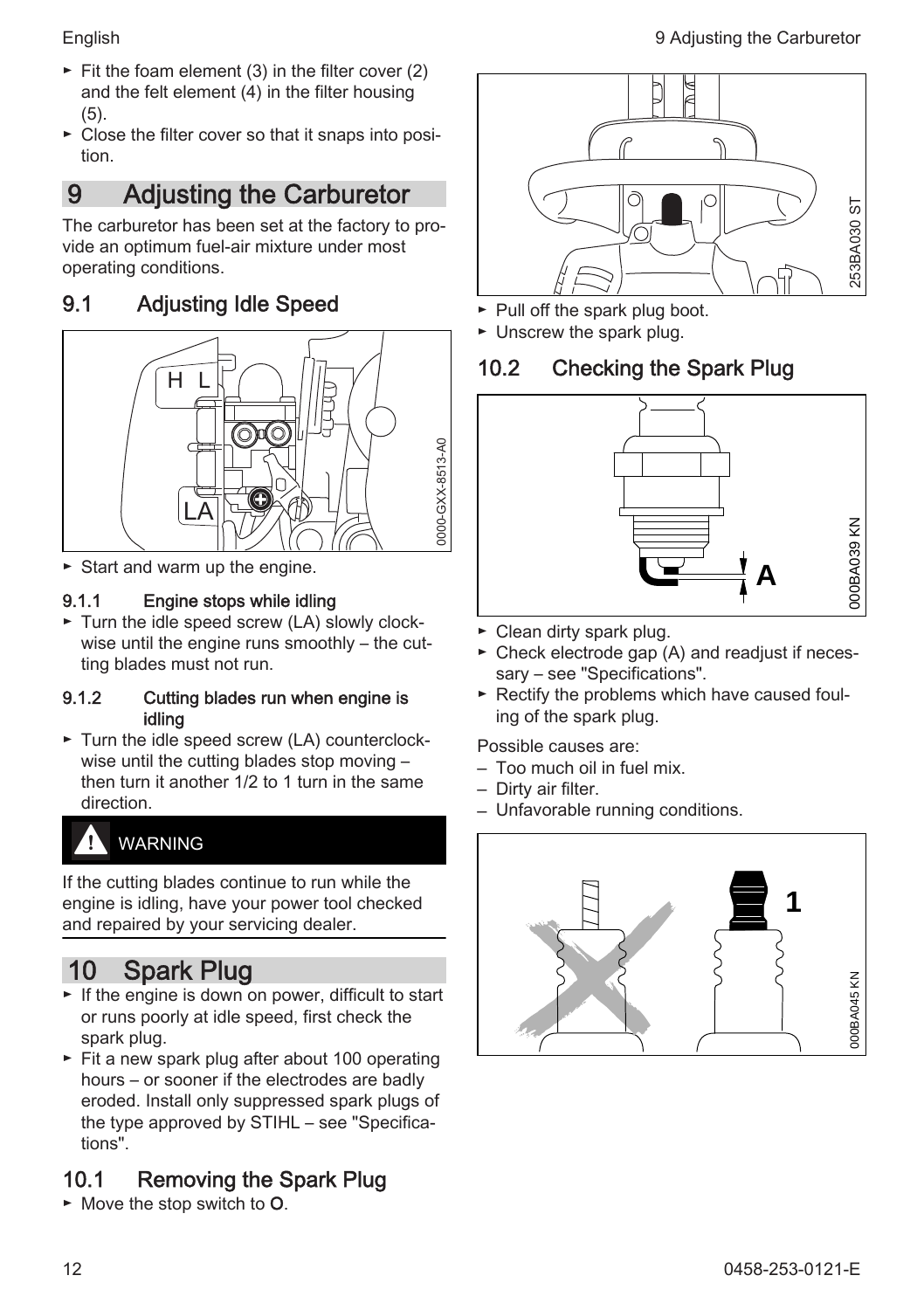#### <span id="page-12-0"></span>11 Engine Running Behavior **English** Service Studies and the Service Studies of the Service Studies and the Service Studies and the Service Studies of the Service Studies and the Service Studies and the Service Studies and

## WARNING

Arcing may occur if the adapter nut (1) is loose or missing. Working in an easily combustible or explosive atmosphere may cause a fire or an explosion. This can result result in serious injuries or damage to property.

► Use resistor type spark plugs with a properly tightened adapter nut.

#### 10.3 Installing the spark plug

- ► Fit the spark plug by hand and screw it in
- ► Tighten spark plug with combination wrench
- ► Press the spark plug boot firmly onto the spark plug

### 11 Engine Running Behavior

If engine running behavior is unsatisfactory even though the air filter is clean and the carburetor is properly adjusted, the cause may be the muffler.

Have the muffler checked for contamination (car‐ bonization) by your servicing dealer.

STIHL recommends that you have servicing and repair work carried out exclusively by an author‐ ized STIHL servicing dealer.

### 12 Lubricating the Gearbox

Use STIHL gear lubricant for hedge trimmers (special accessory) to lubricate the blade drive gear.



After about 50 hours of operation:

- $\blacktriangleright$  Remove the screw plug (1) from the gearbox.
- ► Screw the tube of grease (2) into the filler hole.
- Squeeze up to 5 g grease into the gearbox.

#### **NOTICE**

Do not completely fill the gearbox with grease.

- ► Remove the tube of grease (2).
- ► Refit the filler plug and tighten it down firmly.

### 13 Storing the Machine

For periods of 3 months or longer

- ► Drain and clean the fuel tank in a well ventila‐ ted area.
- ► Dispose of fuel properly in accordance with local environmental requirements.
- $\blacktriangleright$  Run the engine until the carburetor is dry this helps prevent the carburetor diaphragms stick‐ ing together.
- ► Clean the cutting blades, check condition and spray with STIHL resin solvent.
- ► Fit the blade scabbard.
- $\triangleright$  Thoroughly clean the machine pay special attention to the cylinder fins and air filter.
- ► Store the machine in a dry and safe location (use the ring integrated in the rear handle) out of the reach of children and other unauthor‐ ized persons.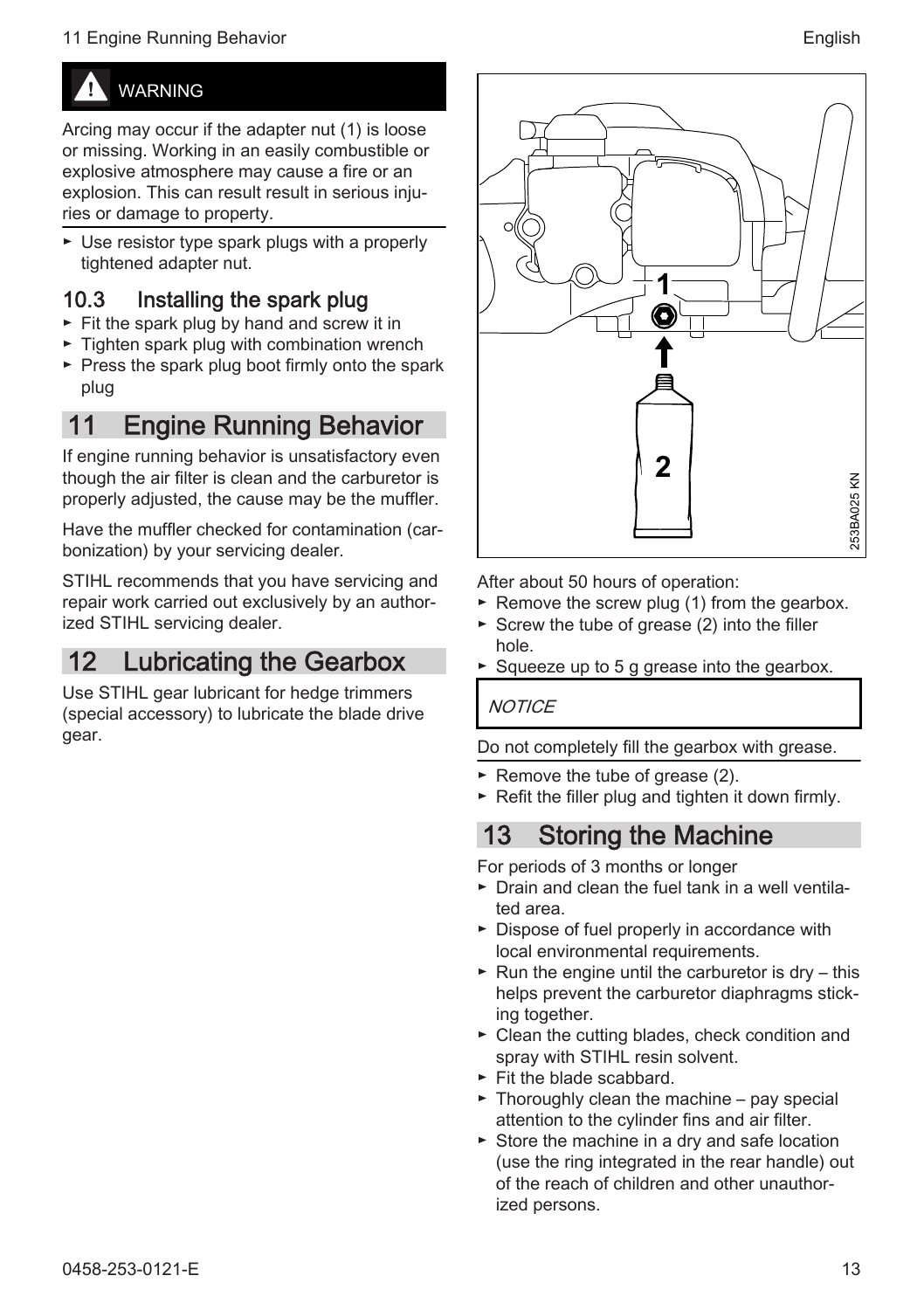## <span id="page-13-0"></span>14 Sharpening Instructions

When cutting performance and behavior begin to deteriorate, i.e. blades frequently snag on branches: Resharpen the cutting blades.

It is best to have the cutting blades resharpened by a dealer on a workshop sharpener. STIHL recommends a STIHL servicing dealer.

It is also possible to use a flat crosscut sharpen‐ ing file. Hold the sharpening file at the prescribed angle (see "Specifications").

- ► Only sharpen the cutting edge do not file blunt projecting parts of the cutting blade or the cutting blade guard (see "Main Parts and Controls")
- ► Always file towards the cutting edge.
- ► The file only sharpens on the forward stroke lift it off the blade on the backstroke.
- ► Use a whetstone to remove burr from cutting edge.
- ► Remove as little material as possible.

### 16 Maintenance and Care

► After sharpening, clean away filing or grinding dust and then spray the cutting blades with STIHL resin solvent.

#### **NOTICE**

Do not operate your machine with dull or dam‐ aged cutting blades. This may cause overload and will give unsatisfactory cutting results.

### 15 Inspections and Mainte‐ nance by Dealer

### 15.1 Maintenance Work

STIHL recommends that you have servicing and repair work carried out exclusively by an author‐ ized STIHL servicing dealer.

#### 15.2 Fuel Pickup Body in Tank

► Have the pickup body in the fuel tank replaced every year.

| The following intervals apply to normal operating<br>conditions only. If your daily working time is longer<br>or operating conditions are difficult (very dusty work<br>area, etc.), shorten the specified intervals accord-<br>ingly. |                                                                      | before starting work | after finishing work or daily | after each refueling stop | weekly | monthly | every 12 months | if problem | if damaged              | as required |
|----------------------------------------------------------------------------------------------------------------------------------------------------------------------------------------------------------------------------------------|----------------------------------------------------------------------|----------------------|-------------------------------|---------------------------|--------|---------|-----------------|------------|-------------------------|-------------|
| Complete machine                                                                                                                                                                                                                       | Visual inspection (condi- $\mathsf{\mid} \mathsf{X}$<br>tion, leaks) |                      |                               | $\overline{\mathsf{x}}$   |        |         |                 |            |                         |             |
|                                                                                                                                                                                                                                        | Clean                                                                |                      | X                             |                           |        |         |                 |            |                         |             |
| Control handle                                                                                                                                                                                                                         | Check operation                                                      | X                    |                               | X                         |        |         |                 |            |                         |             |
| Air filter                                                                                                                                                                                                                             | Clean                                                                |                      |                               |                           |        |         |                 | X          |                         | X           |
|                                                                                                                                                                                                                                        | Replace                                                              |                      |                               |                           |        |         |                 |            | $\overline{\mathsf{x}}$ |             |
| Manual fuel pump (if fit-                                                                                                                                                                                                              | Check                                                                | X                    |                               |                           |        |         |                 |            |                         |             |
| (ted                                                                                                                                                                                                                                   | Have repaired by servic-<br>ing dealer <sup>1)</sup>                 |                      |                               |                           |        |         |                 |            | X                       |             |
| Pickup body (filter) in fuel<br>Itank                                                                                                                                                                                                  | Have checked by servic-<br>ing dealer <sup>1)</sup>                  |                      |                               |                           |        |         |                 | X          |                         |             |
|                                                                                                                                                                                                                                        | Have replaced by serv-<br>icing dealer <sup>1)</sup>                 |                      |                               |                           |        |         | X               |            | $\overline{\textsf{x}}$ | ΙX          |
| Fuel tank                                                                                                                                                                                                                              | Clean                                                                |                      |                               |                           |        |         |                 | X          |                         | X           |
| Carburetor                                                                                                                                                                                                                             | Check idle adjustment                                                | X                    |                               | X                         |        |         |                 |            |                         |             |
|                                                                                                                                                                                                                                        | Readjust idle                                                        |                      |                               |                           |        |         |                 |            |                         | X           |
| Spark plug                                                                                                                                                                                                                             | Readjust electrode gap                                               |                      |                               |                           |        |         |                 | X          |                         |             |
|                                                                                                                                                                                                                                        | Replace after every 100<br>operating hours                           |                      |                               |                           |        |         |                 |            |                         |             |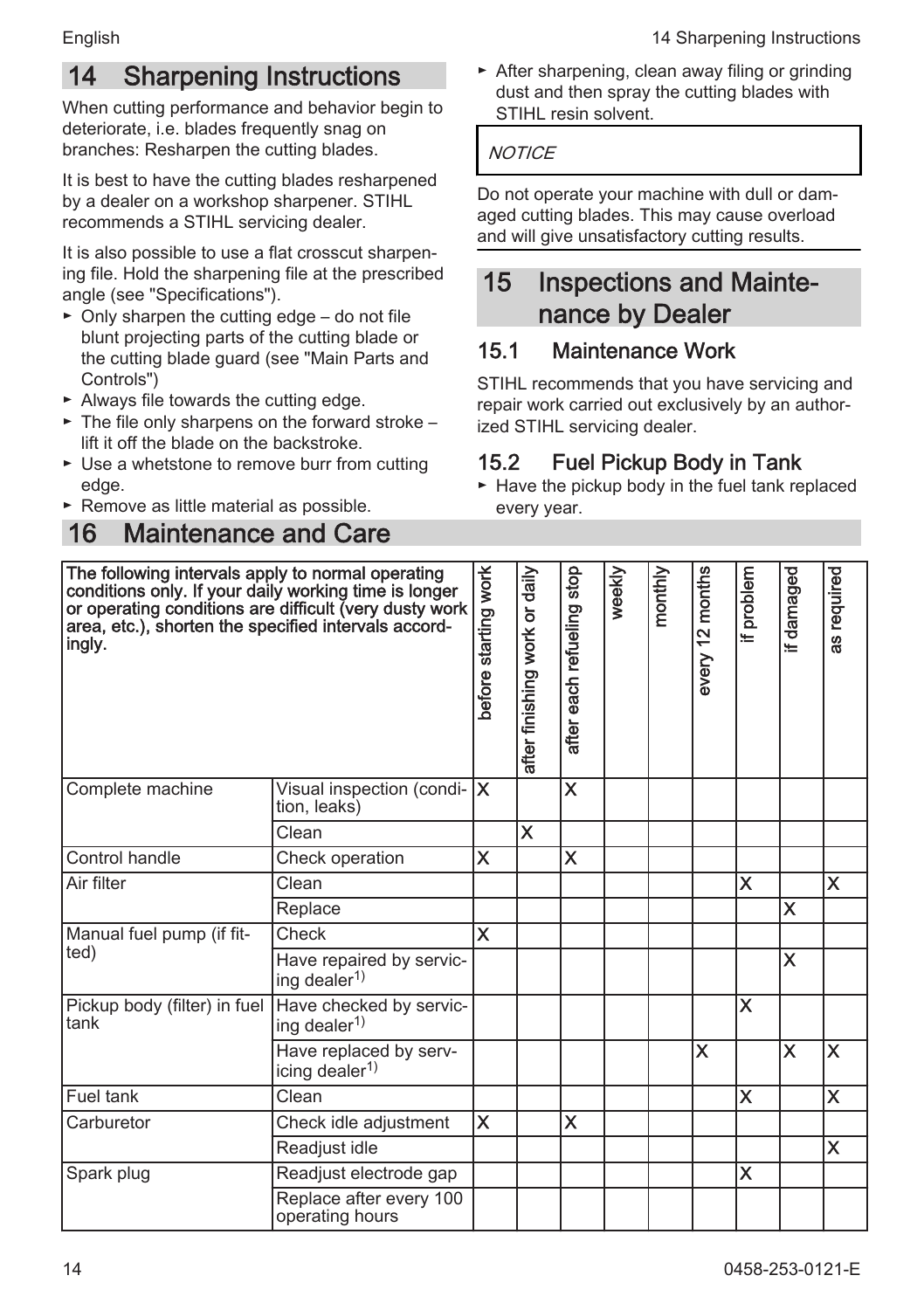<span id="page-14-0"></span>

| The following intervals apply to normal operating<br>conditions only. If your daily working time is longer<br>or operating conditions are difficult (very dusty work<br>area, etc.), shorten the specified intervals accord-<br>ingly. |                                                             | before starting work    | after finishing work or daily | each refueling stop<br>after | weekly | monthly | every 12 months | if problem | if damaged | as required             |
|----------------------------------------------------------------------------------------------------------------------------------------------------------------------------------------------------------------------------------------|-------------------------------------------------------------|-------------------------|-------------------------------|------------------------------|--------|---------|-----------------|------------|------------|-------------------------|
| Cooling air inlet                                                                                                                                                                                                                      | Visual inspection                                           |                         | $\overline{\mathsf{x}}$       |                              |        |         |                 |            |            |                         |
|                                                                                                                                                                                                                                        | Clean                                                       |                         |                               |                              |        |         |                 |            |            | X                       |
| All accessible screws and Retighten<br>nuts (not adjusting<br>screws)                                                                                                                                                                  |                                                             |                         |                               |                              |        |         |                 |            |            | $\overline{\mathsf{x}}$ |
| Antivibration elements                                                                                                                                                                                                                 | Visual inspection                                           | X                       |                               |                              |        |         |                 |            |            |                         |
|                                                                                                                                                                                                                                        | Have replaced by serv-<br>icing dealer <sup>1)</sup>        |                         |                               |                              |        |         |                 | X          | X          |                         |
| Cutting blades                                                                                                                                                                                                                         | Clean                                                       |                         | X                             |                              |        |         |                 |            |            |                         |
|                                                                                                                                                                                                                                        | Sharpen                                                     |                         |                               |                              |        |         |                 |            |            | X                       |
|                                                                                                                                                                                                                                        | Visual inspection                                           | $\overline{\mathsf{x}}$ |                               |                              |        |         |                 |            |            |                         |
|                                                                                                                                                                                                                                        | Have replaced by serv-<br>icing dealer <sup>1)</sup>        |                         |                               |                              |        |         |                 |            | X          |                         |
| Gearbox lubrication                                                                                                                                                                                                                    | Check and replenish<br>after every 50 hours of<br>operation |                         |                               |                              |        |         |                 |            |            |                         |
| Safety labels                                                                                                                                                                                                                          | Replace                                                     |                         |                               |                              |        |         |                 |            | X          |                         |
| 1) STIHL recommends an authorized STIHL servicing dealer.                                                                                                                                                                              |                                                             |                         |                               |                              |        |         |                 |            |            |                         |

17 Minimize Wear and Avoid

# Damage

Observing the instructions in this manual helps reduce the risk of unnecessary wear and dam‐ age to the power tool.

The power tool must be operated, maintained and stored with the due care and attention described in this owner's manual.

The user is responsible for all damage caused by non-observance of the safety precautions, oper‐ ating and maintenance instructions in this man‐ ual. This includes in particular:

- Alterations or modifications to the product not approved by STIHL.
- Using tools or accessories which are neither approved or suitable for the product or are of a poor quality.
- Using the product for purposes for which it was not designed.
- Using the product for sports or competitive events.
- Consequential damage caused by continuing to use the product with defective components.

#### 17.1 Maintenance Work

All the operations described in the "Maintenance Chart" must be performed on a regular basis. If these maintenance operations cannot be per‐ formed by the owner, they should be performed by a servicing dealer.

STIHL recommends that you have servicing and repair work carried out exclusively by an author‐ ized STIHL servicing dealer. STIHL dealers are regularly given the opportunity to attend training courses and are supplied with the necessary technical information.

If these maintenance operations are not carried out as specified, the user assumes responsibility for any damage that may occur. Among other parts, this includes:

- Damage to the engine due to neglect or defi‐ cient maintenance (e.g. air and fuel filters), incorrect carburetor adjustment or inadequate cleaning of cooling air inlets (intake ports, cyl‐ inder fins).
- Corrosion and other consequential damage resulting from improper storage.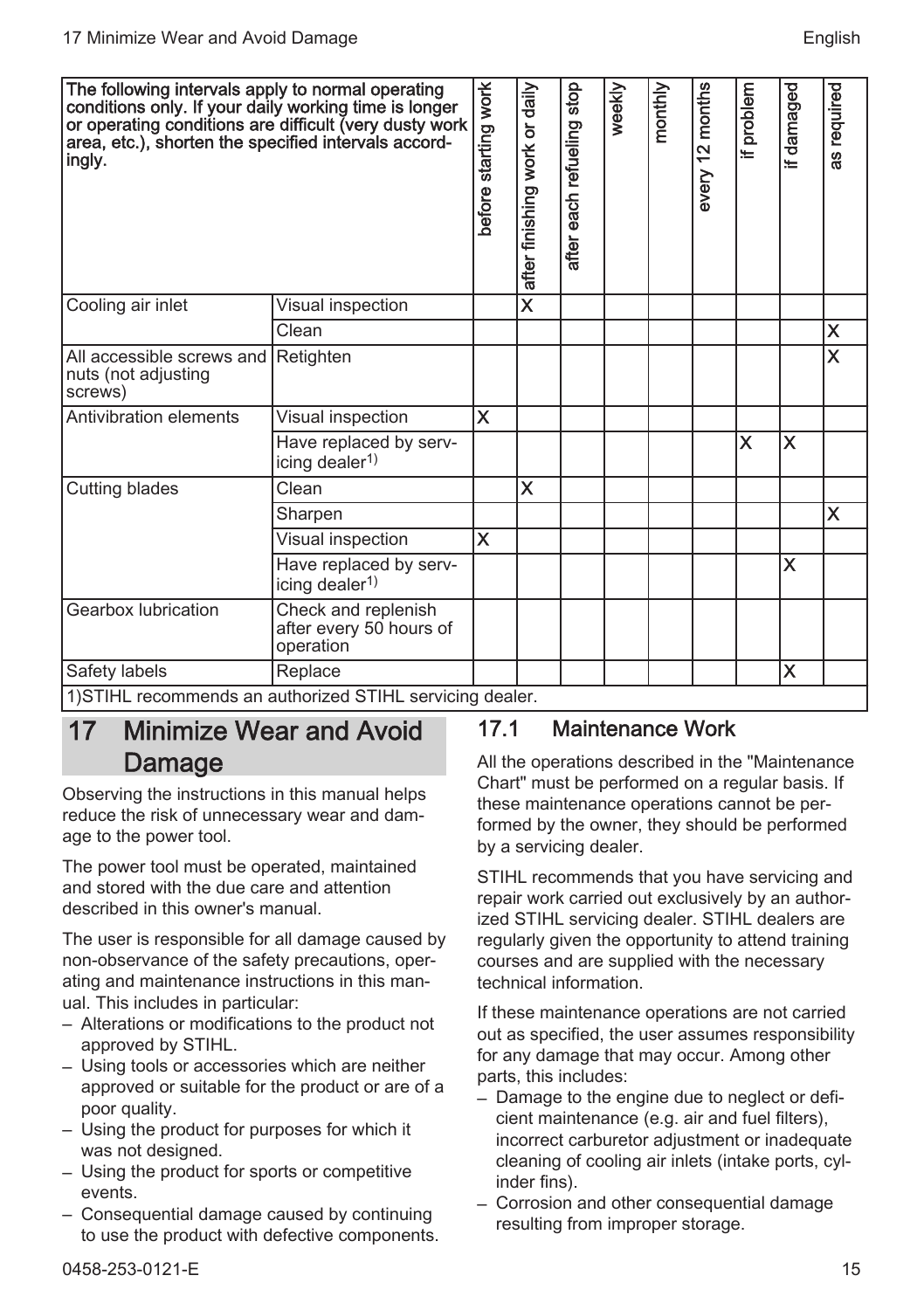<span id="page-15-0"></span>

– Damage to the machine resulting from the use of poor quality replacement parts.

### 17.2 Parts Subject to Wear and Tear

Some parts of the power tool are subject to nor‐ mal wear and tear even during regular operation in accordance with instructions and, depending on the type and duration of use, have to be replaced in good time. Among other parts, this includes:

- Cutting blades
- Clutch
- Filters (air, fuel)
- Rewind starter
- Spark plug
- Components of antivibration system

### 18 Main Parts



- 1 Rear Handle
- 2 Throttle Trigger Lockout
- 3 Throttle Trigger
- 4 Fuel Tank
- 5 Air Filter Cover
- 6 Idle Speed Screw (LA)
- 7 Screw Plug
- 8 Front Handle
- 9 Stop Switch
- 10 Lock Button
- 11 Starter Grip
- 12 Fuel Tank Cap
- 13 Muffler
- 14 Spark Plug Boot
- 15 Manual Fuel Pump
- 16 Choke Lever
- 17 Cutter Guard
- 18 Cutting Blades
- 19 Blade Scabbard

### 19 Specifications

### 19.1 Engine

STIHL single cylinder two-stroke engine

Displacement: 27.2 cc<br>
Bore: 34 mm Bore: 34 mm<br>Stroke: 30 mm Stroke: 30 mm Engine power to ISO 7293: 0.75 kW (1 bhp) at 8,500 rpm<br>2.800□rpm Idle speed: 2,800□rpm<br>Cut-off speed: 10.300 rpm Cut-off speed:

### 19.2 Ignition System

Electronic magneto ignition

Spark plug (resistor type): NGK CMR6H<br>Flectrode gap: 0.5 mm Electrode gap:

### 19.3 Fuel System

All position diaphragm carburetor with integral fuel pump

Fuel tank capacity: 225 cc (0.225 l)

### 19.4 Weight

complete with cutting attachment, dry

| 450 mm blade: | 4.7 kg |
|---------------|--------|
| 600 mm blade: | 5.0 kg |
|               |        |

### 19.5 Cutting Blades

Sharpening angle to horizontal: 35°

### 19.6 Noise and Vibration Data

For further details on compliance with Vibration Directive 2002/44/EC see www.stihl.com/vib.

#### 19.6.1 Sound pressure level  $L<sub>0</sub>$  to ISO 22868

| 450 mm blade: |                      |
|---------------|----------------------|
| 600 mm blade: | 97 dB(A)<br>97 dB(A) |

#### 19.6.2 Sound power level Lw to ISO 22868

| 450 mm blade:<br>600 mm blade: | 107 dB(A)<br>107 dB(A) |
|--------------------------------|------------------------|
|--------------------------------|------------------------|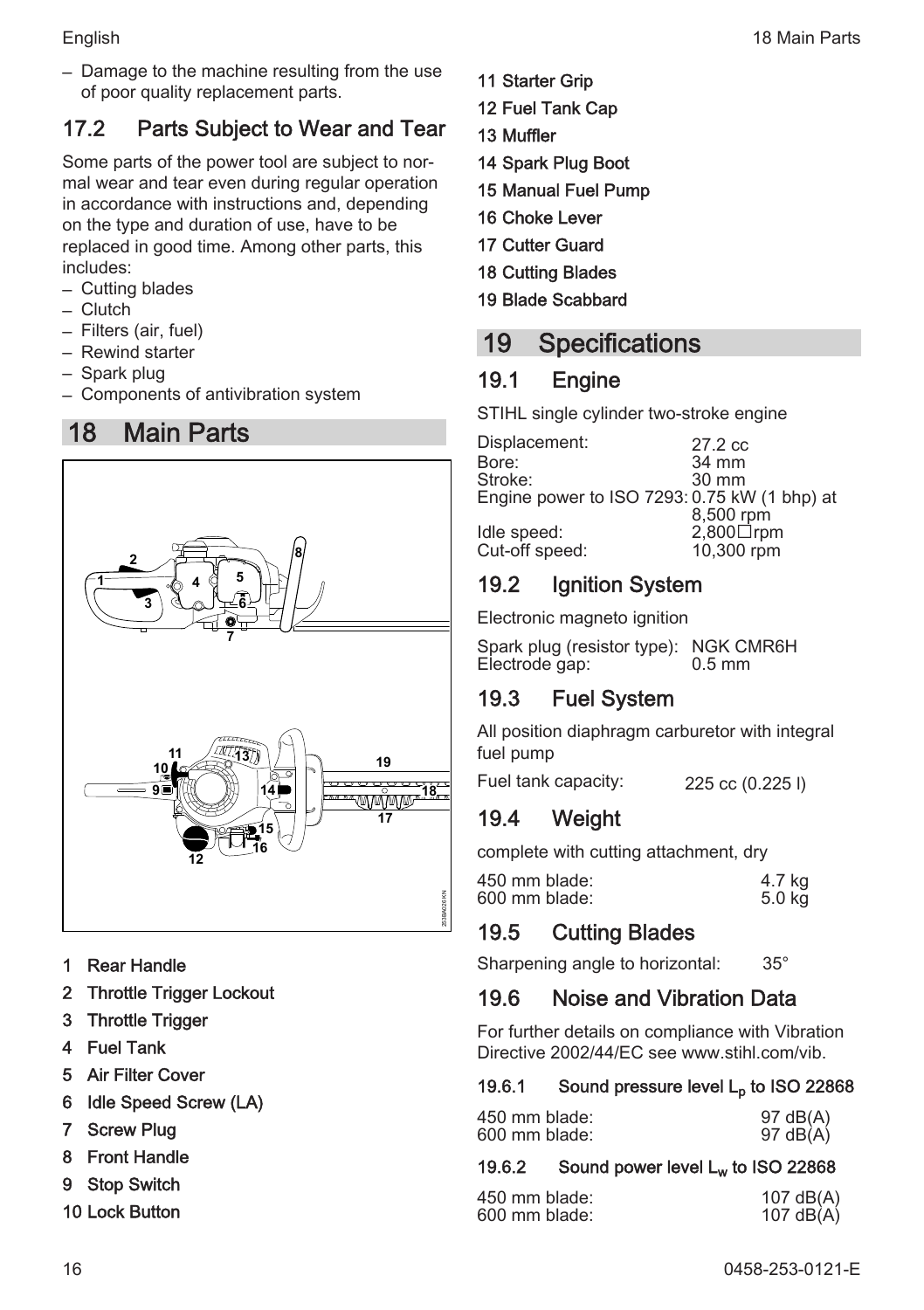<span id="page-16-0"></span>

|               | Handle, left Handle,  | riaht               |
|---------------|-----------------------|---------------------|
| 450 mm blade: | 10.0 $m/s^2$          | $9.0 \text{ m/s}^2$ |
| 600 mm blade: | 10.0 m/s <sup>2</sup> | $9.0 \text{ m/s}^2$ |

The K-factor in accordance with Directive 2006/42/EC is 2.0 dB(A) for the sound pressure level and sound power level; the K‑factor in accordance with Directive 2006/42/EC is 2.0 m/s<sup>2</sup> for the vibration level.

#### 19.7 REACH

REACH is an EC regulation and stands for the Registration, Evaluation, Authorisation and Restriction of Chemical substances.

For information on compliance with the REACH regulation (EC) No. 1907/2006 see www.stihl.com/reach

#### 19.8 Exhaust Emissions

The CO<sub>2</sub>value measured in the EU type approval procedure is specified at www.stihl.com/co2.

The measured  $CO<sub>2</sub>$ value was determined on a

representative engine in accordance with a standardized test procedure under laboratory conditions and does not represent either an explicit or implied guarantee of the performance of a specific engine.

The applicable exhaust emission requirements are fulfilled by the intended usage and mainte‐ nance described in this instruction manual. The type approval expires if the engine is modified in any way.

#### 20 Maintenance and Repairs

Users of this machine may only carry out the maintenance and service work described in this user manual. All other repairs must be carried out by a servicing dealer.

STIHL recommends that you have servicing and repair work carried out exclusively by an author‐ ized STIHL servicing dealer. STIHL dealers are regularly given the opportunity to attend training courses and are supplied with the necessary technical information.

When repairing the machine, only use replacement parts which have been approved by STIHL for this power tool or are technically identical. Only use high-quality replacement parts in order to avoid the risk of accidents and damage to the machine.

STIHL recommends the use of original STIHL replacement parts.

Original STIHL parts can be identified by the STIHL part number, the  $\bm{5}$ TIHL<sup>°</sup> logo and the STIHL parts symbol  $\mathbf{F}$  (the symbol may appear alone on small parts).

### 21 Disposal

Observe all country-specific waste disposal rules and regulations.



STIHL products must not be thrown in the garbage can. Take the product, accessories and packaging to an approved disposal site for envi‐ ronment-friendly recycling.

Contact your STIHL servicing dealer for the lat‐ est information on waste disposal.

### 22 EC Declaration of Conformity

ANDREAS STIHL AG & Co. KG Badstr. 115 D-71336 Waiblingen

Germany

declare under our sole responsibility that

| Designation:                       | Hedge trimmer      |
|------------------------------------|--------------------|
| Make:                              | <b>STIHL</b>       |
| Series:                            | <b>HS 45</b>       |
| Serial identification number: 4228 |                    |
| Displacement:                      | $27.2 \text{cm}^3$ |

conforms to the relevant provisions of Directives 2011/65/EU, 2006/42/EC, 2014/30/EU and 2000/14/EC and has been developed and manu‐ factured in compliance with the following stand‐ ards in the versions valid on the date of produc‐ tion:

EN ISO 10517, EN 55012, EN 61000‑6‑1

The measured and the guaranteed sound power level have been determined in accordance with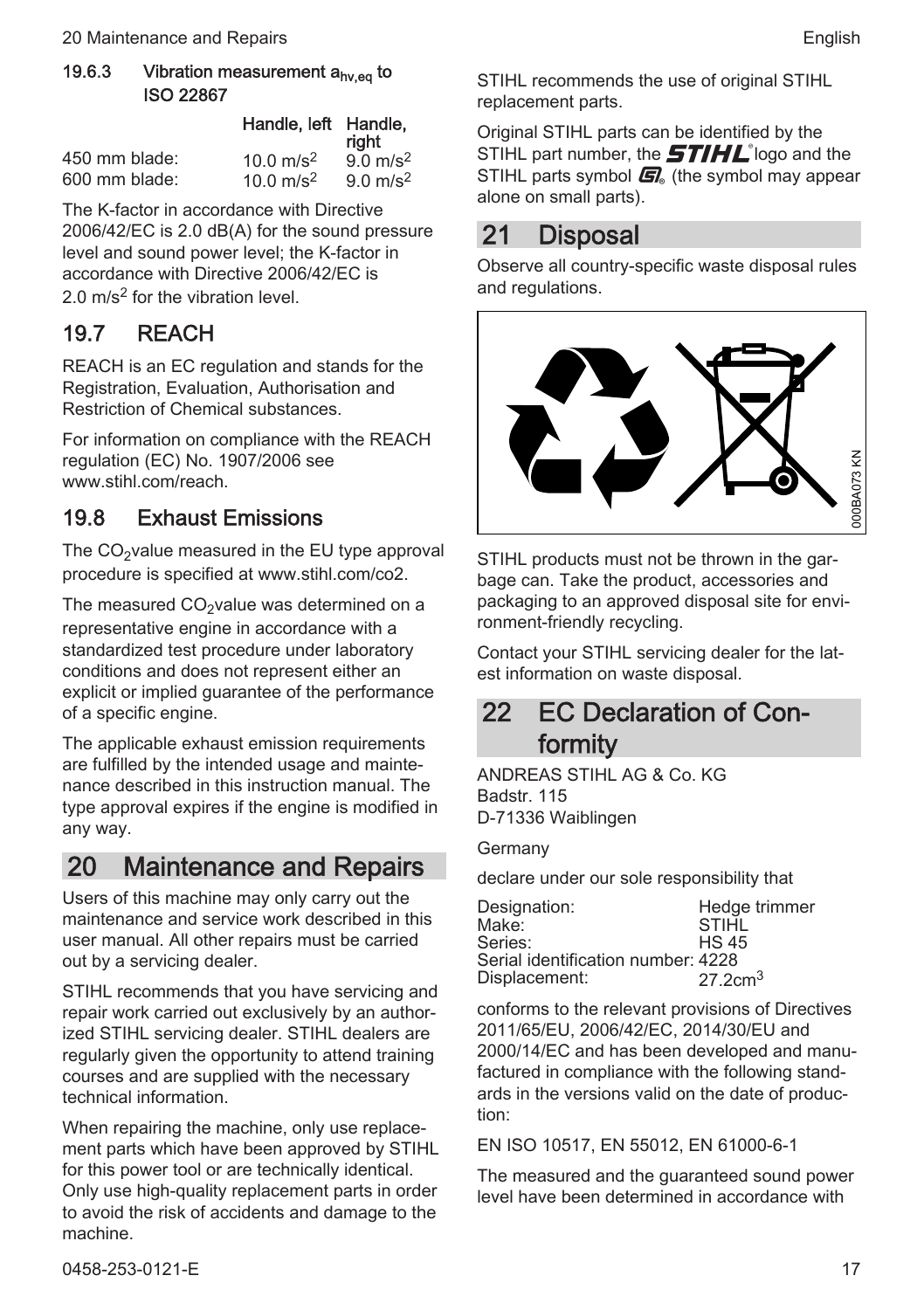<span id="page-17-0"></span>Directive 2000/14/EC, Annex V, and standard ISO 11094.

#### Measured sound power level

102 dB(A)

#### Guaranteed sound power level

104 dB(A)

Technical documents deposited at:

ANDREAS STIHL AG & Co. KG Produktzulassung

The year of manufacture and serial number are applied to the product.

Done at Waiblingen, 15.07.2021

ANDREAS STIHL AG & Co. KG

pp

Dr. Jürgen Hoffmann

Director Product Certification & Regulatory Affairs

# $\epsilon$

### 23 UKCA Declaration of Conformity

ANDREAS STIHL AG & Co. KG Badstr. 115 D-71336 Waiblingen

Germany

declare under our sole responsibility that

| Designation:<br>Make:<br>Series:<br>Serial identification number: 4228 | Hedge trimmer<br><b>STIHL</b><br><b>HS 45</b> |
|------------------------------------------------------------------------|-----------------------------------------------|
| Displacement:                                                          | $27.2 \text{cm}^3$                            |

conforms to the relevant provisions of UK regula‐ tions The Restriction of the Use of Certain Haz‐ ardous Substances in Electrical and Electronic Equipment Regulations 2012, Supply of Machi‐ nery (Safety) Regulations 2008, Electromagnetic Compatibility Regulations 2016 and Noise Emis‐ sion in the Environment by Equipment for use Outdoors Regulations 2001 and has been manu‐ factured in compliance with the following standards in the versions valid on the date of produc‐ tion:

EN ISO 10517, EN 55012, EN 61000‑6‑1

The measured and guaranteed sound power levels were determined in accordance with the UK regulation Noise Emission in the Environment by Equipment for Use Outdoors Regulations 2001, Schedule 8, using the ISO 11094 standard.

#### Measured sound power level

102 dB(A)

#### Guaranteed sound power level

104 dB(A)

Technical documents deposited at:

ANDREAS STIHL AG & Co. KG

The year of manufacture and serial number are indicated on the product.

Done at Waiblingen, 15.07.2021

ANDREAS STIHL AG & Co. KG

pp

marm

Dr. Jürgen Hoffmann Director Product Certification & Regulatory Affairs